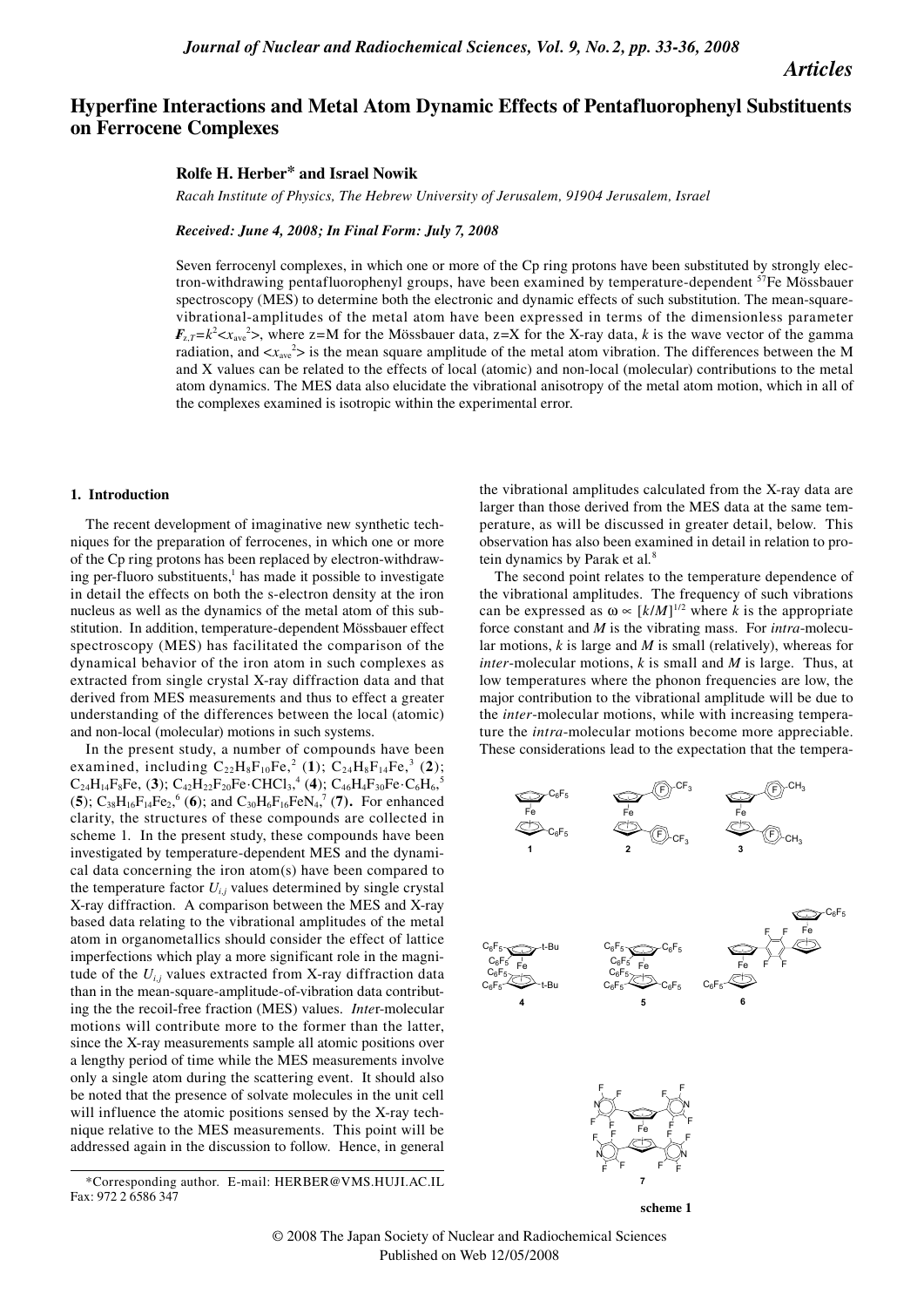ture dependence of the vibrational amplitudes (recoil-free fraction) will depart increasingly from a linear function as the temperature is increased as has been discussed in detail by Gol'danskii and Makarov.<sup>9</sup> This expectation is, in fact, observed in all of the compounds of the present study.

## **2. Experimental**

(a) The compounds examined in the present study have been generously made available by Prof. P. Deck and his research group who have also described the synthetic techniques involved, as well as the details of the X-ray diffraction results. These samples, which are air stable powders at room temperature, were used as received.

(b) Mössbauer effect spectroscopy. The experimental procedures involved in the MES studies have been detailed previously10 and were carried out on neat powdered samples held in Perspex sample holders and examined in transmission geometry. Spectrometer calibration was effected using an α-Fe absorber at room temperature, and all isomer shifts are here reported with respect to the centroid of such calibration spectra acquired both before and after the sample runs. The MES spectra consisted in all cases (except where noted) of well resolved doublets, indicating a single iron crystallographic site, and a typical spectrum is shown in Figure 1. Typical line widths (FWHM) of the MES absorption lines in the absence of saturation effects are  $0.22-0.25$  mm s<sup>-1</sup>, compared to the theoretical value of  $0.194$  mm s<sup>-1</sup>, indicative of single iron site



**Figure 1.** 57Fe Mössbauer Spectrum of compound **6** at 89.4 K. The line width (FWHM) is  $0.313 \pm 0.002$  mm s<sup>-1</sup> despite the presence of two iron atoms per molecular unit, showing the high crystallographic similarity of the two metal sites.

absorptions in these solids.

## **3. Results and discussion**

**Compound 1**: Because of the very limited amount of sample available for study, the temperature range appropriate to **1** is severely limited. The resonance effect magnitude at 90 K was only 0.86%, necessitating long data collection times at the higher temperatures. The hyperfine interaction parameters, that is, the isomer shift (IS) and quadrupole splitting (QS) at 90 K, as well as the derived parameters are summarized in Table 1. Ring proton substitution by strongly electronegative groups such as  $C_6F_5$  has only a minor effect on the s-electron density at the metal center, and the replacement of two Cp ring protons by  $C_6F_5$  changes the IS from that observed in the parent ferrocene by only  $\sim 0.01$  mm s<sup>-1</sup> indicating that the iron dorbitals do not sense the electron withdrawing power of the electronegative groups. The temperature-dependence of the IS is reasonably well fitted by a linear regression (correlation coefficient 0.934 for 7 data points) and leads to a calculated effective vibrational mass,<sup>11</sup>  $M_{\text{eff}}$ , of 140 $\pm$ 4 daltons(Da). As noted previously, the difference between this value and the 57 Da associated with a "bare" iron atom reflect the covalency of the metal atom-ligand bonding. The area ratio,  ${R = [A(+)}/A(-)$ )], where  $A(+)$  and  $A(-)$  are the areas under the resonance curve of the doublet component at more positive and more negative velocities than the spectrum centroid, respectively}, is temperature independent  $(0.97\pm0.03)$  over the entire temperature range, from which it inferred that the iron atom motion is isotropic over the interval 90<*T*<210 K.

The area under the resonance curve, *A*, for an optically "thin" absorber scales with the recoil-free fraction, *f*, and hence correlates with the mean-square-amplitude-of-vibration,  $\langle x_{\text{ave}}^2 \rangle$ , through the relationship  $\ln A \propto \ln f = \exp(-k^2 \langle x_{\text{ave}}^2 \rangle)$ , where  $k$  is the wave vector of the  $57$ Fe Mössbauer line. In the present summary,  $k^2 < x_{ave}^2$  is represented by the symbol *F*, and for **1** this parameter is a linear function of *T*. Making the assumption that in the high temperature regime, namely above 0.5  $\Theta_{\text{M}}$ , **F** is a linear function of T and extrapolates to zero as *T*→0, makes it possible to calculate *F* at all temperatures in the stipulated range. The value calculated from the MES data at 173 K is  $F_{M,173}$  = 1.39(9). The *F* parameter can also be calculated from the  $U_{i,j}$  values at 173 K reported in the crystallographic study by Hughes et al.<sup>12</sup> This value is  $\mathbf{F}_{\text{X,173}} = 1.51(4)$ , and the difference in the two values can be ascribed to the influence of the static distribution of iron atom positions due to lattice imperfections to which the X-ray data are sensitive, but the MES data are not. In the present case, the small difference in the two values implies that the static lattice distortions are negligibly small in the indicated temperature range. The  $F_{\text{M},100}$  value is calculated to be  $0.75\pm0.05$ .

**Compound 2:** The hyperfine parameters at 90 K are

| Compd.                                                    |                     | 2                     | 3            | 4                     | 5                     | 6                                     | 7         |
|-----------------------------------------------------------|---------------------|-----------------------|--------------|-----------------------|-----------------------|---------------------------------------|-----------|
| $IS(90) / mm s-1$                                         | 0.546(7)            | 0.513(3)              | 0.533(3)     | 0.622(4)              | 0.581(4)              | 0.544(3)                              | 0.543(4)  |
| $QS(90) / mm s^{-1}$                                      | 2.290(5)            | 2.253(3)              | 2.286(3)     | 2.491(4)              | 2.326(4)              | 2.240(3)                              | 2.137(4)  |
| $-dIS/dT$<br>$/10^{4}$ mm s <sup>-1</sup> K <sup>-1</sup> | 2.97(28)            | 3.78(8)               | 5.00(23)     | 4.66(17)              | 7.47(17)              | 4.84(3)                               | 3.39(9)   |
| $-d(\ln A)/dT$<br>$/10^{-3}$ K <sup>-1</sup>              | 7.55(50)            | 6.95(9)               | 7.96(42)     | 7.04(9)               | 7.76(30)              | 5.85(5)                               | 6.36(8)   |
| $\boldsymbol{R}$                                          | 0.97(3)             | 1.03(2)               | $(T$ depend) | 0.94(2)               | 0.996(17)             | 0.99(2)                               | 0.996(20) |
| $M_{\text{eff}}/\text{Da}$                                | 140(4)              | 110(2)                | 84(4)        | 89(3)                 | 90(3)                 | 86(1)                                 | 123(3)    |
| $\mathbf{F}_{\text{z,T}}$                                 | $F_{X,173}=1.51(4)$ | $F_{X,100}=0.889(51)$ |              | $F_{X,120}=0.928(9)$  | $F_{X,100} = 1.07(1)$ | $\mathbf{F}_{\text{X,298}} = 1.97(2)$ |           |
|                                                           | $F_{M,173}=1.39(9)$ | $F_{M,100}=0.695(12)$ |              | $F_{M,120}=0.845(11)$ | $F_{M,100} = 0.78(3)$ | $F_{M,298}=1.74(2)$                   |           |

**TABLE 1: 57Fe Mössbauer parameters and derived quantities discussed in the text**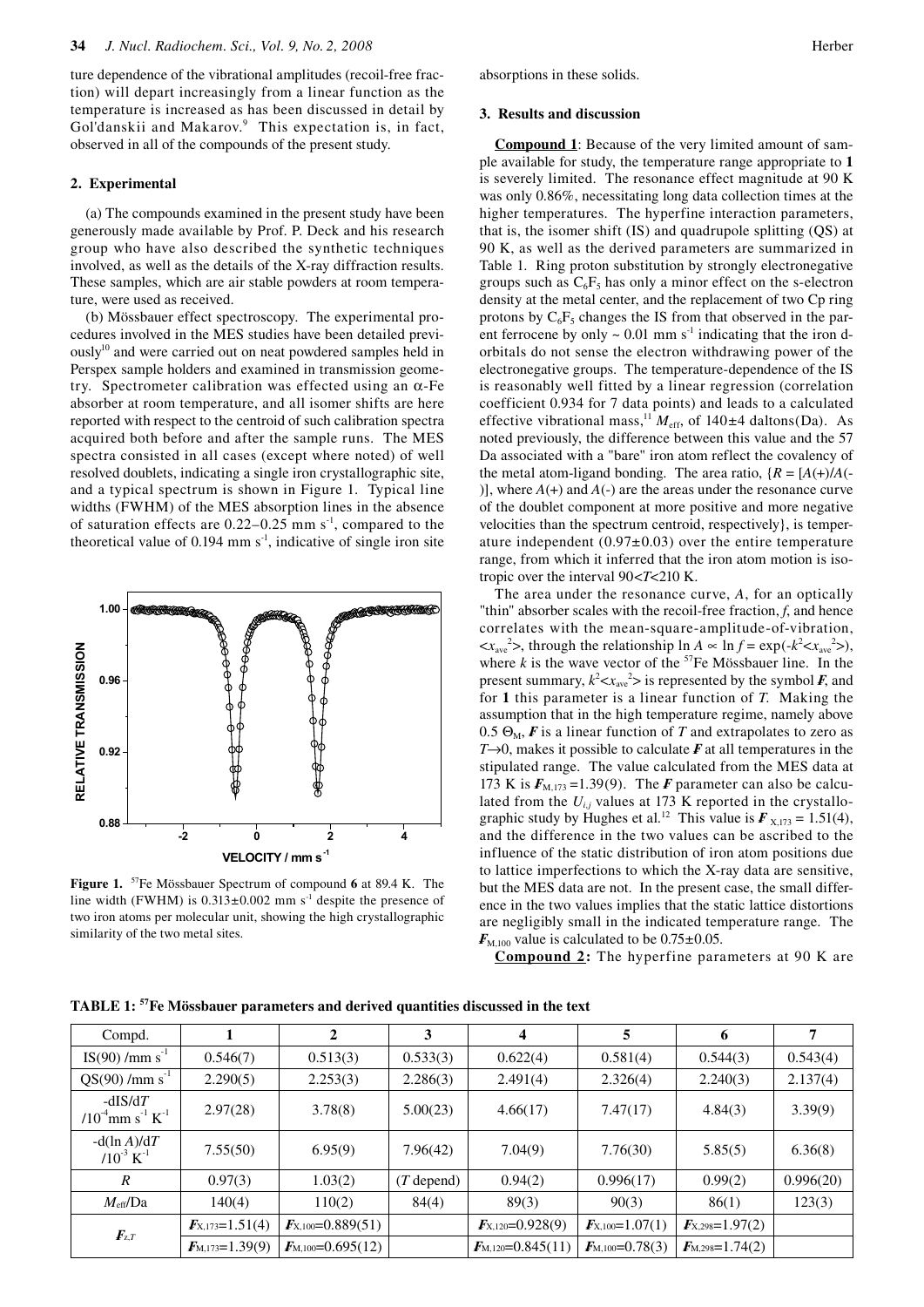included in Table 1 and are not otherwise remarkable. Although there is a fair amount of scatter in the data, the high temperature limiting slope of  $d(\ln A)/dT$  is  $-(6.95\pm0.12)\times10^{-3}$  $K^{-1}$  with an *r* value of 0.998 for 10 data points. The X-ray data at 100 K have been reported by Deck et al*.* 13 and the comparison of the MES and X-ray data lead to  $\mathbf{F}_{X,100} = 0.89(5)$  and  $F_{M,100}$ =0.70(1) in modest agreement with each other. Again, making the assumption that the linear extrapolation leads in the low temperature limit  $F_M \rightarrow 0$ , the mean square amplitudes of vibration of the iron atom at the same temperature for **1** and **2** are nearly identical (see above), so that replacement of a phenyl ring  $F$  by a  $CF_3$  group has essentially no effect on the iron atom dynamics.

**Compound 3**: Both the IS and ln *A* temperature dependencies for this compound are well fitted by linear regressions and lead to a value of  $M_{\text{eff}} = 83 \pm 4$  Da. The Mössbauer lattice temperature,  $\Theta_{\text{M}}$ , is 108±6 K. The area ratio, *R*, shows a negative temperature dependence over the range  $96 < T < 315$  K. The hyperfine parameters, included in Table 1, are not otherwise remarkable.

**Compound 4**: The temperature-dependence of the IS parameter for **4** shows significant curvature in the low temperature region, but the data in the interval 169<*T*<249 K are reasonably well fitted by a linear regression with  $r = 0.996$  for 5 data points. This high temperature slope yields a calculated  $M_{\text{eff}}$  = 89(3) Da. The temperature-dependence of the ln *A* data are closely fitted by a linear regression over the whole range (86.5<*T*<272 K) with *r*=0.999 for 10 data points. From this slope and the dIS/d*T* value, the Mössbauer lattice temperature,  $\Theta_M$ , is 110(10) K justifying the "high temperature limit" assumption. Moreover the d(ln A)/dT data yield  $\mathbf{F}_{M,120}$  = 0.848(2), whereas  $F_{x,120} = 0.928(9)$  based on the X-ray data of Deck et al.<sup>14</sup> The calculated temperature dependencies of the root-mean-square-amplitude-of-vibration (rmsav) of the iron atom in **4**, as well as the comparable data for ferrocene, are summarized graphically in Figure 2. The values extracted directly from the X-ray  $U_{i,j}$  values are indicated by the halffilled data points. The area ratio parameter, *R*, for **4** is nearly temperature-independent [mean value 0.94(2) over the whole *T* range] suggesting that anisotropy in the iron atom motion does not make a significant contribution to the metal atom motion.

**Compound 5**: This compound was examined by both MES and X-ray methods as the *tetrakis* benzene solvate. The IS and QS are included in Table 1, and are otherwise unremarkable except to note that this compound, which has the largest number of electronegative ring substituents (6), evidences no particularly large effect on the s-electron density at the Fe nucleus. The temperature-dependence of the recoil-free fraction data is summarized in Figure 3 from which it is noted that the 11 data points can be separated into two linear correlations, both with exceptionally high *r* values. Even making use of the high temperature slope  $[-(7.76 \pm 0.30) \times 10^{-3} \text{ K}^{-1}]$  leads to a value of  $F_{\text{M},100}$  $= 0.78(4)$  much smaller than the X-ray value of  $\mathbf{F}_{X,100} =$ 1.071(9)**.** This large difference may reflect the presence of the four benzene solvate molecules in the unit cell of the solid, and their effect on the X-ray  $U_{i,j}$  values, as noted above. The area ratio, *R*, is shown graphically in Figure 4, and is effectively temperature independent over the temperature range 90<*T*<299 K [mean value 0.996(17) for 11 data points] indicating again the isotropic nature of the Fe atom vibrations, in agreement with the X-ray  $U_{i,j}$  values which are essentially equal for the three principal components of the thermal factor matrix. It should be noted that the "break" in the ln *f* data for **5** is not reflected in the *R* data summarized in Figure 3 nor is a discontinuity noted in the temperature dependencies of the IS and QS parameters accompanying the ln *f* data.

Because of the presence of six  $C_6F_5$  groups it was thought desirable to determine the sign of the QS parameter in this



**Figure 2.** Root-mean-square-amplitudes of vibration as a function of temperature for compound **4** (filled data points) and ferrocene (stars). The half-filled data points are the values calculated from the X-ray  $U_i$  data as discussed in the text.



**Figure 3.** Temperature-dependence of the area under the resonance curve, normalized to the 90 K value, for compound **5**. The value of  $F_{\text{M,298}}$  reported in Table 1 is taken from the higher temperature regime.



**Figure 4.** The area ratio *R* for compound **5** as a function of temperature. The two dashed lines delineate the mean value (solid line) plus/ minus one standard deviation and show that over the indicated temperature interval the iron atom motion is essentially isotropic.